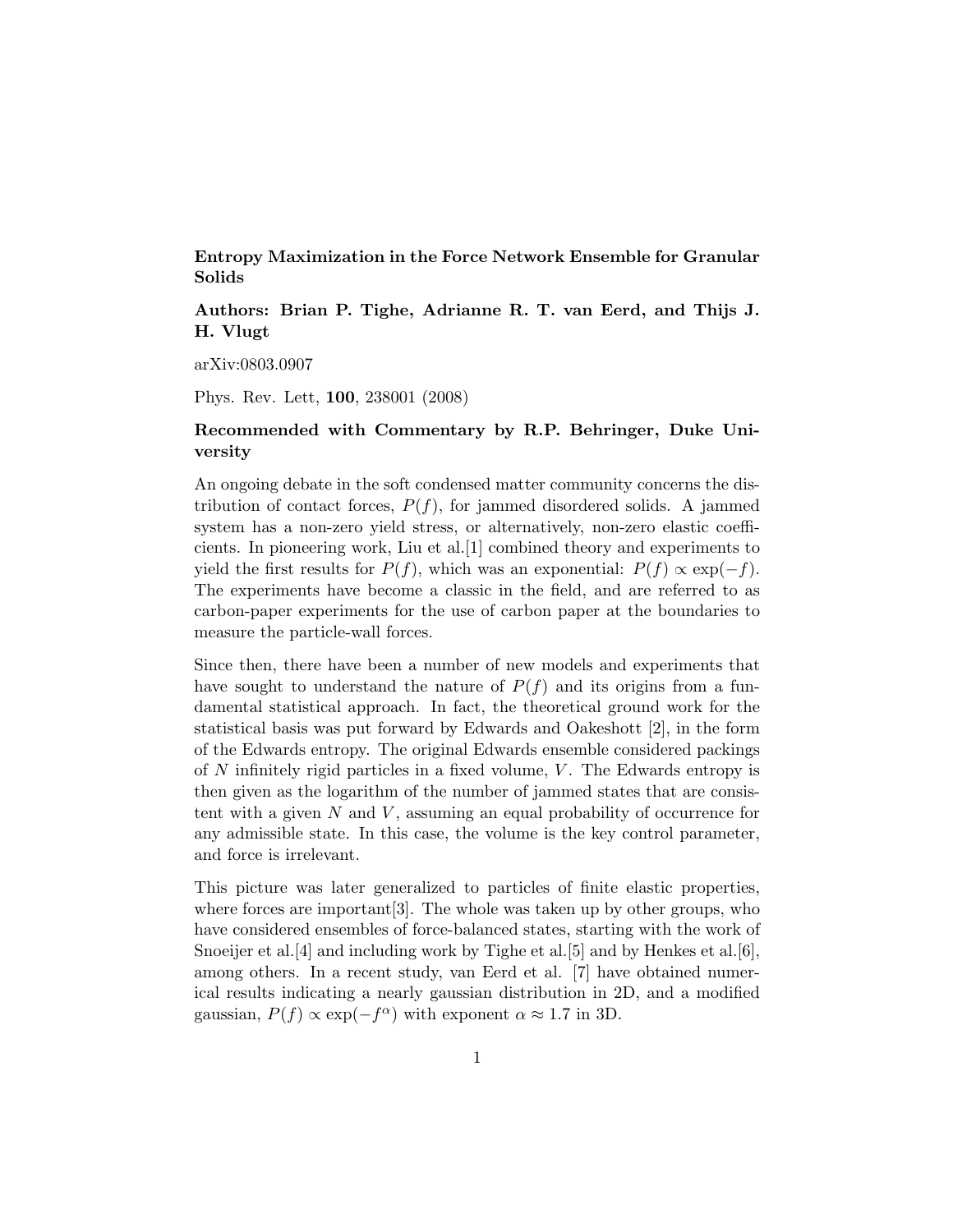The key contribution of the present work by Tighe et al. is the observation that for isotropic two-dimensional packings of frictionless particles, at least, there are two conserved quantities, the pressure, and a conserved tiling area, based on an observation due to Maxwell. Armed with these two conservation principles, Tighe et al. argue that the generic form for  $P(f)$  in 2D should be a gaussian in  $f$ , with an exponential as an extreme limit in certain cases, such as infinite friction. Their argument depends on an assumed lack of correlations, and on knowing a density of states, which they estimate in the absence of correlations. They then support their assertion through various simulations.

So, how does the Tighe et al. result fit with experiments, and in particular, the experiments of Liu et al, which showed a clear exponential for  $P(f)$ ? There are perhaps two key points to consider. First, Snoeijer et al.[8] have argued that there are correlations induced by walls, and that the bulk  $P(f)$ can only be obtained from interior grains. This may give some insight into why the carbon-paper experiments yielded such a convincing exponential. Second, the stress state, and in particular, its anisotropy is likely very important. In particular, experiments on 2D granular systems by Majmudar et al.[9], and calculations in the force ensemble by Snoeijer et al.[4] and by Tighe et al. [5] have shown that  $P(f)$  has a gaussian-like tail for isotropic compression, but a more nearly exponential tail for pure shear. For 3D granular systems, there are no experimental determinations of the forces on interior grains, to my knowledge. But there are two elegant experiments by Brujić et al. [10] on centrifuged emulsions and by Zhou et al.[11] on dense liquid drop suspensions. The former experiments suggest a more exponential  $P(f)$ , but the latter are much more gaussian in character.

The weight of the evidence, particularly with this recent work by Tighe et al., is pointing towards gaussian tails for isotropic stress states of zero or low-friction particles in the 2D case. Perhaps the jury is still out, but the evidence is mounting that the tails are either gaussians in 2D or modified gaussians with exponents bigger than 1 but perhaps less than 2 in 3D.

In fact, I would argue that the big issue is not gaussian tail vs. exponential tail. Rather, the bigger issue is to what extent are the generalized Edwards pictures relevant to physical granular systems? Force-ensembles are based on conservation principles, so they may be our best hope for a physically based